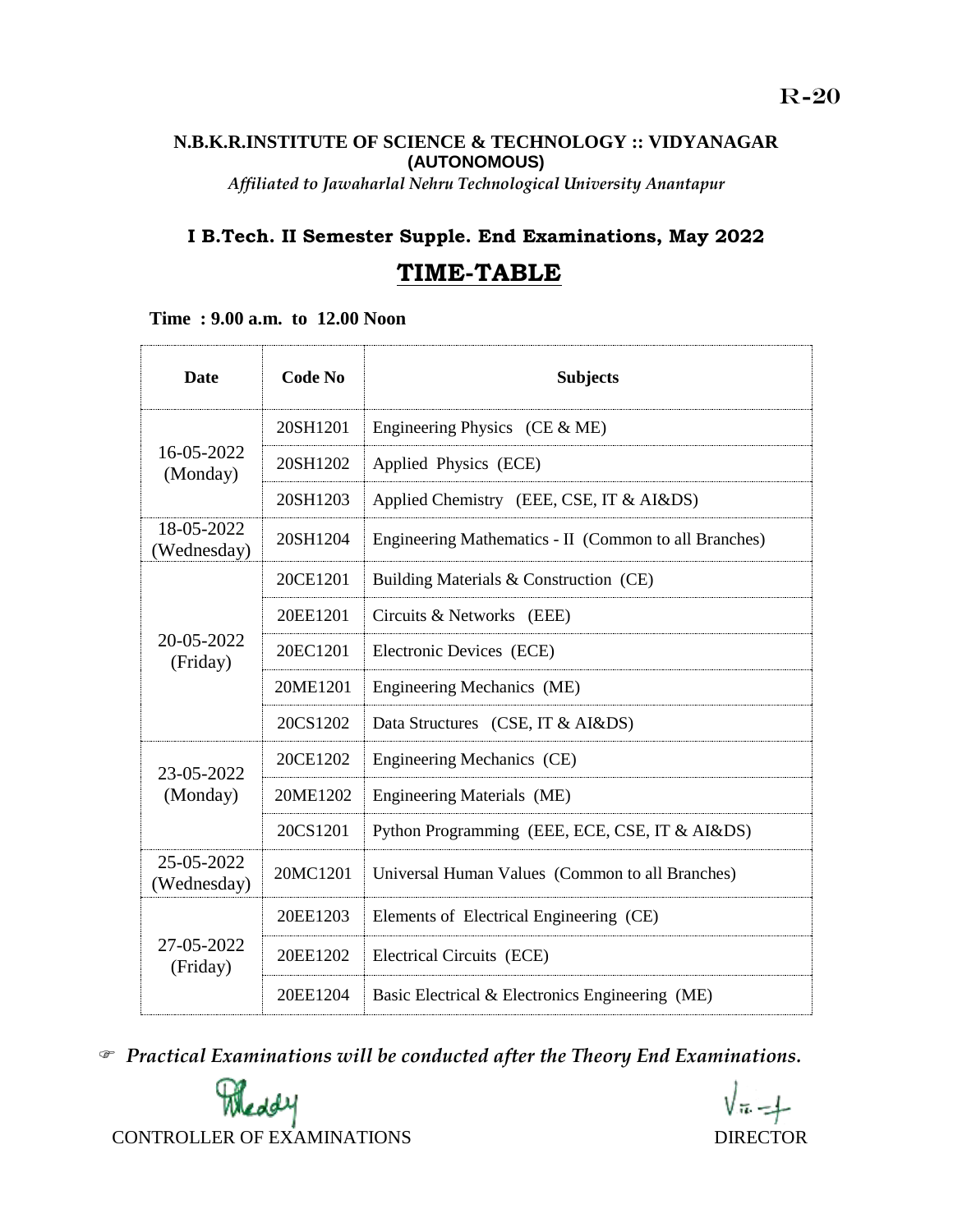# N.B.K.R.INSTITUTE OF SCIENCE & TECHNOLOGY :: VIDYANAGAR **(AUTONOMOUS)**

*Affiliated to Jawaharlal Nehru Technological University Anantapur*

# **I B.Tech. II Semester Supplementary End Examinations, May 2022**

### **TIME -TABLE**

#### **Time : 9.00 am to 12.00 Noon**

| <b>Date</b>               | <b>Code No</b> | <b>Subjects</b>                                   |
|---------------------------|----------------|---------------------------------------------------|
| 16-05-2022<br>(Monday)    | 19SH1201       | Professional English (Common to all)              |
| 18-05-2022<br>(Wednesday) | 19SH1202       | Engineering Physics (CE $&$ ME)                   |
|                           | 19SH1203       | Engineering Chemistry (EEE, ECE, CSE& IT)         |
| 20-05-2022<br>(Friday)    | 19SH1204       | Engineering Mathematics -II Common to all)        |
| 23-05-2022<br>(Monday)    | 19CE1201       | Engineering Mechanics (CE)                        |
|                           | 19CS1202       | Data Structures (EEE, ECE)                        |
|                           | 19ME1201       | Engineering Mechanics -II (ME)                    |
|                           | 19CS1201       | Python and Data Structures (CSE & IT)             |
| 25-05-2022<br>(Wednesday) | 19CE1202       | Building Materials & Construction (CE)            |
|                           | 19EE1201       | Circuits & Networks (EEE)                         |
|                           | 19EC1201       | Electronic Devices (ECE)                          |
|                           | 19EE1202       | Basic Electrical and Electronics Engineering (ME) |
|                           | 19CS1203       | Database Management systems (CSE & IT)            |

*Practical Examinations will be conducted after the Theory End Examinations.*